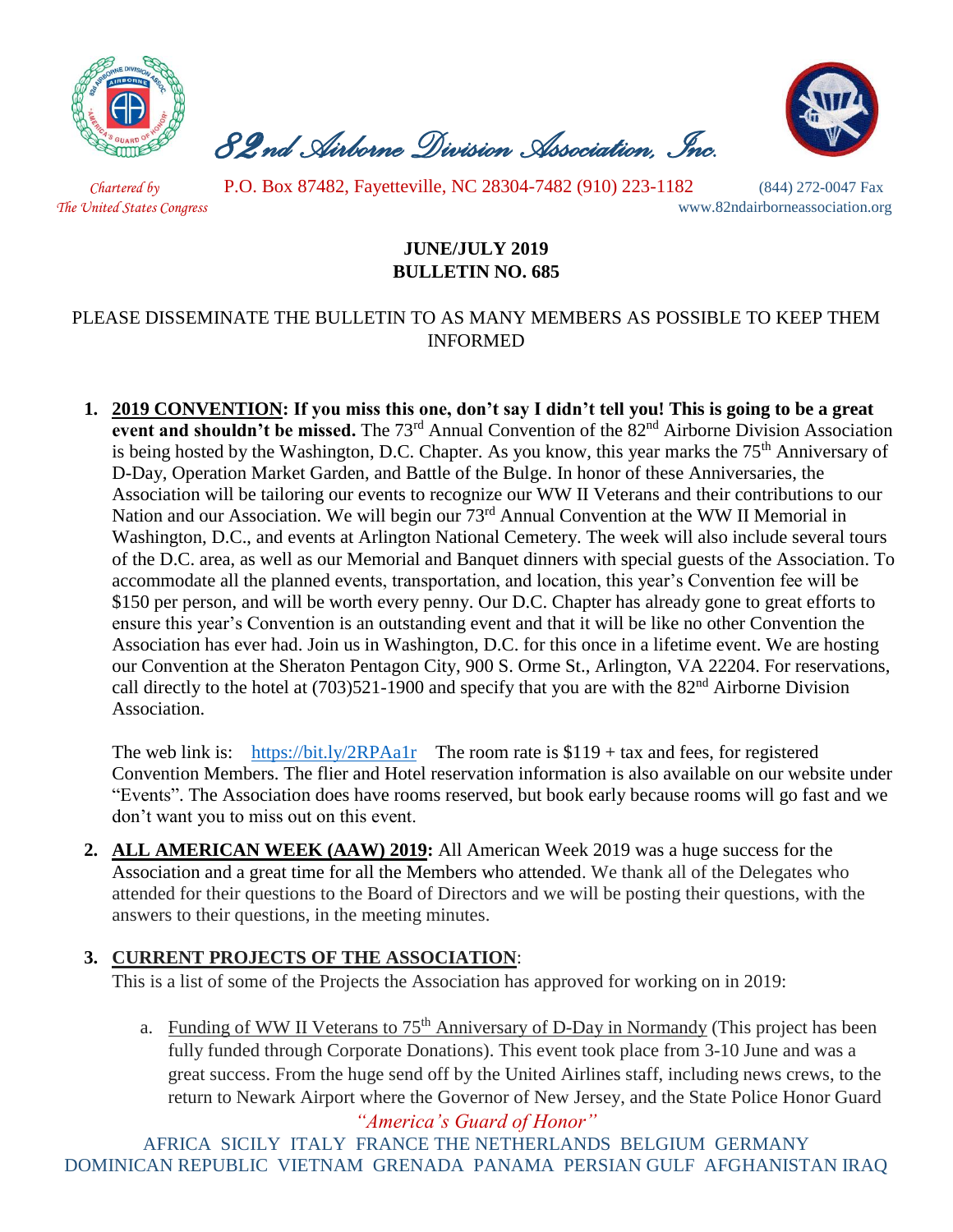



welcomed them home. Our WW II Veterans were treated like royalty, as they deserve, and they were very thankful for the opportunity. Airborne!

- b. Funding of WW II Veterans at 73<sup>rd</sup> Annual Convention in Washington DC (we will need to accomplish this project through corporate and individual donations). We will not have a lot more opportunities to thank our WW II Veterans. Please help us to bring these All American Hero's to our Annual Convention honoring their 75<sup>th</sup> Anniversary of the great battles of WW II. We need your donations to make this happen. As of today we have only received one donation from any of our Members or Chapters. Please show your support for these Veterans by donating anything you can. No donation is too small. All will be helpful and greatly appreciated.
- c. All American Adventure sent sixteen 82nd Troopers for 4-day trip to the Catskill Mountains for fishing, hiking, biking and numerous other activities. Aimed at helping Troopers in reintegration after deployment (This project event has been fully funded. All funding for this project has been achieved by donations from Corporations and other organizations). This trip took place on 21-24 June 2019, and all participants had a great experience and are very grateful to the Association for making this trip possible.
- d. Holiday Troop Support provides 1000 meals to Troopers and their Families (will be accomplished through corporate, Chapter and individual donations).
- e. Recognition of the Jumpmaster, NCO, and Trooper of the Year (will be accomplished through corporate donations).
- f. Free tracked wheelchair for an 82nd Veteran with catastrophic injuries incurred in combat post 9/11 (this projected has been fully funded through organization donation). One of our Association Members has been selected and will receive the tracked wheelchair during our 2019 Annual Convention in Washington D.C.
- g. This summer our Division will again be deploying Troopers to Afghanistan and the Association will be looking for ways to support them during their deployment.
- **4. DONATIONS TO GENERAL FUND**: As you can see the Association is working on numerous projects to better the lives of our Active Duty and Veteran Members, and our fund raising through corporate donations is going well, but we still need the support of our Local Chapters and Association Members to complete the funding on all projects and to help sponsor other projects for our Active Duty and Veteran Members. Help your Association in our efforts to continue to serve our Airborne Family by donating to the Association General Fund. Every little bit helps. We need your support for projects and to help the Association grow as we take on more projects in support of our Airborne Community. Thank you for your support.

## *"America's Guard of Honor"*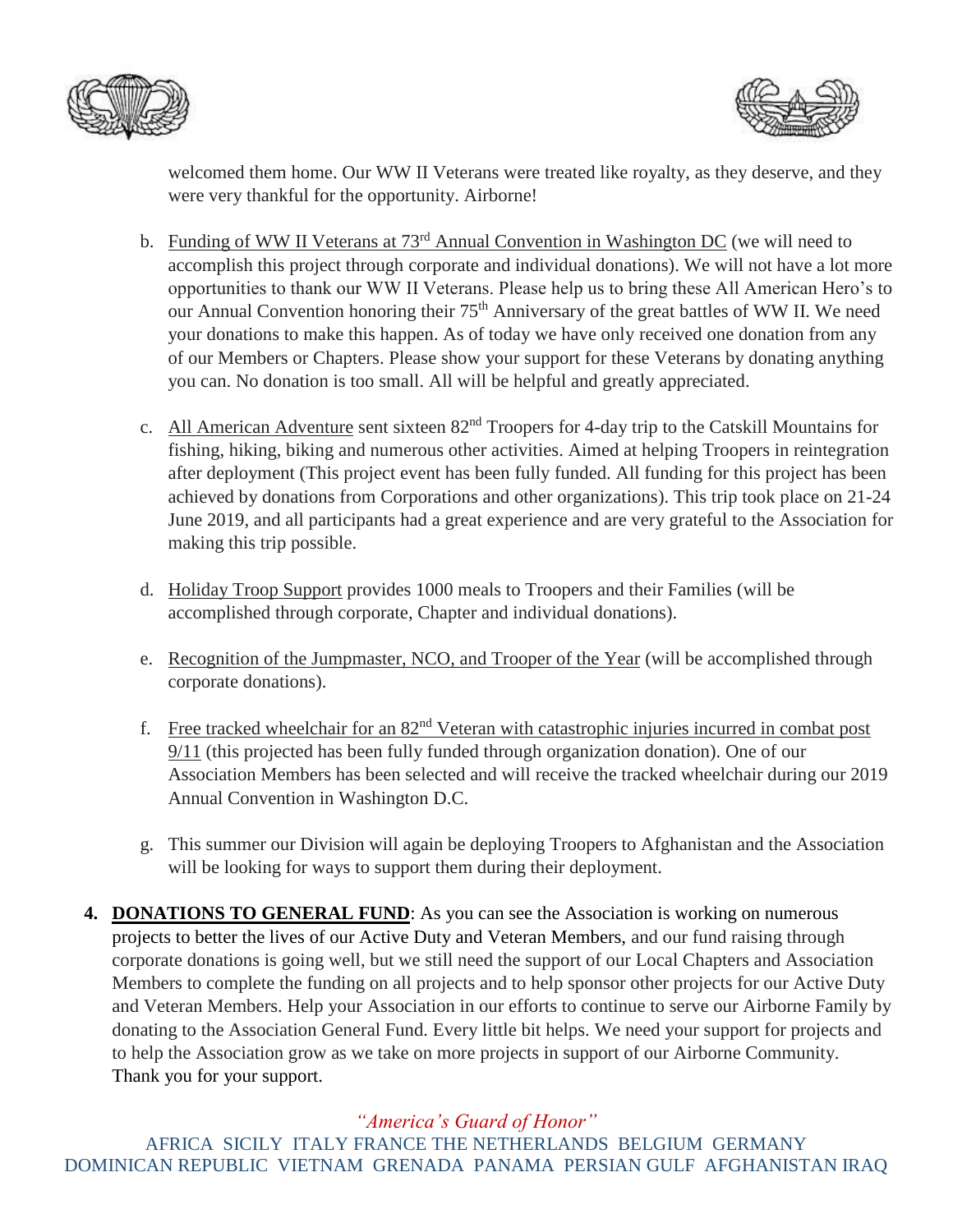



To make a donation, PLEASE go to:<http://www.82ndairborneassociation.org/index.html> and press the donate button in the upper right corner of the Association's Homepage or mail your donation to the National office at: P.O. Box 87482, Fayetteville, NC 28304.

**5. CHAPTER DELEGATES FOR 2019 CONVENTION**: *If you want the opportunity to have your Chapter's concerns addressed at the Delegates' meeting, you must send in your Chapter delegate certification form.* Chapter Officers are reminded to designate their Delegate(s) to attend Convention by 26 July 2019. A sample Delegate Certification form can be found on our website: Quick Links / Forms & Resources / Chapter Continuity

As outlined in Article IV, Section 6 of the Association By-Laws, the Association President can call a Delegates' meeting sixty (60) days in advance of the Convention date. In the past, Presidents have done this because there is ample time during AAW for the Delegates to discuss issues and formalize the presentation to be given to the Board of Directors during the Convention. The Delegates' meeting during the National Convention is to refresh everyone's memory and finalize the presentation. Delegates should be familiar with the Association and Education Fund By-Laws, Awards SOP, Convention SOP and National Bulletins, all of which is available on the Association website. If the Chapters have any issues to be addressed at AAW, please submit a 2-3 sentence summary to the National Office by 1 May 2019. We will include these in the Delegates' agenda.

- **6. NATIONAL DIRECTORS SAMPLE BALLOT**: In accordance with Association By-Laws, a sample ballot for the selection of six (6) National Directors for the 2020 Board of Directors will be attached on our website under the "What's New" tab 30 days prior to the 2019 elections. Also posted on the Association website, under the "What's New" tab, will be the 2019 National Directors Nominations.
- **7. SERVICE ON NATIONAL COMMITTEES**: The Association Steering Committee may meet at the Convention. The time, date and location will be determined by the Committee Chairperson noted below:

Budget & Finances – Steve Holcomb Ways & Means – Gary Covey Corporate Contributors – Gary Lyons Internal Affairs – Laurie Clay Historical – Timothy McCoy By-Laws – Richard Becker Public Relations – Jose Perez-Ortiz Convention Planning – Bill Eberle Awards – Ed Herlihy Resolutions – Gary Covey Monument Committee – Rick Dalton Business Development – Neil Parkin Chapter & Membership – Bill Bauer Veteran Affairs – Laurie Clay Website  $&$  Automation – Bill Bauer Legislative LNO – Gordon Sumner National Airborne Heritage Day – Gordon Sumner

*"America's Guard of Honor"*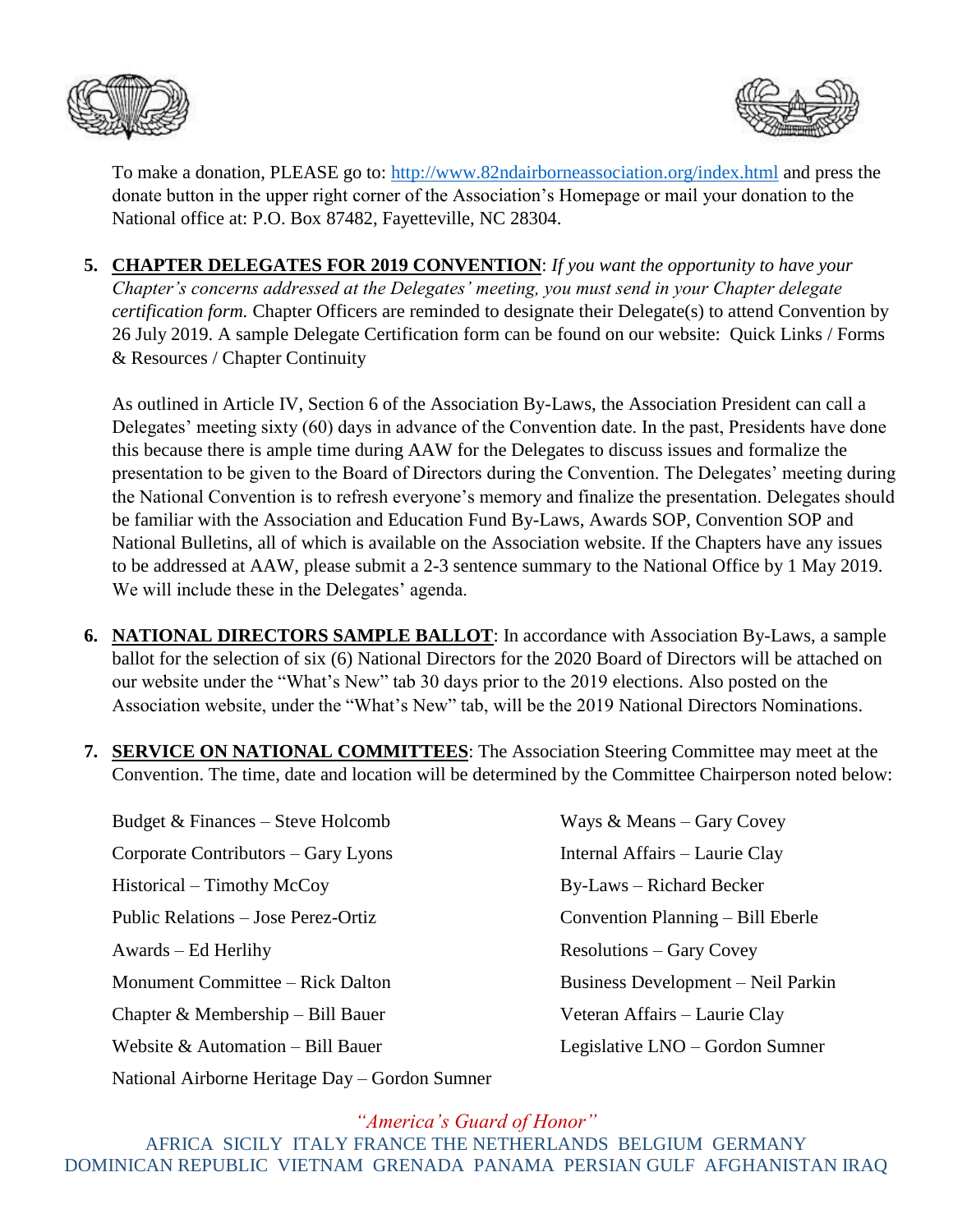



- **8. CHANGE IN CHAPTER OFFICERS**: When your Chapter elects new Officers please notify the National Office so that we can update our records. Elected Chapter Officers must be members in good standing and annual members must be current. Please provide Chapter Officer (EVEN IF THERE ARE NO CHANGES) to National annually so that we can update our files, the Paraglide and the Association website. Please be sure to give any newly elected Chairmen access to the Chapter email account. If there are any problems with gaining access, please contact the National Office for assistance.
- **9. 2018 & 2019 CHAPTER ACTIVITIES' REPORTS**: Per the Association By-Laws, "a report of the dates and places of all meetings and activities held or sponsored by the Chapter" throughout the 2018 year, and a "tentative" schedule of the Chapter's meetings and activities for 2019 should have arrived at the National Headquarters by 15 March, 2019. If you have not submitted your reports please do so ASAP. Thank you to those Chapters that have forwarded their reports. *These reports are not optional and are required annually to stay in compliance with the IRS.* Thank you to those chapters who have submitted your report. If you have not, please submit it asap!

**10. 2018 CHAPTER FINANCIAL STATEMENTS**: 2018 Chapter Financial Statements, which are required to be furnished by all Association Chapters for inclusion in the Association Group Federal Income Tax Return, have been emailed to all Chapter Chairmen, via the Chapter email account. *If your Chapter files separately, you must notify the National Office on Chapter letterhead signed by the Chapter Chairman.* We have received an *extension until 15 May 2019*. If the National Office does not receive your financial report, your chapter will be responsible for filing its own tax return. To date, we have received a Financial Statement from the following chapters:

1SG Leonard Funk MOH Acadiana Akron

Benavidez-Patterson AA Vandervoort/Savannah/HHI Blue Ridge AA Central New York Central Ohio AA Central Pennsylvania Chicago Cincinnati AA Cohort COL Reuben Tucker CPL Edward Slavin CSM Ray Verdugo Dan Campbell AA Don Lassen/Atlanta Evergreen State Gateway GEN Ridgway GEN Via AA Signal Golden Gate Greater Daytona Greater Rochester NY AA Hampton Roads All Services John Steele John Towle MOH-Cleveland Kentucky Airborne Lehigh Valley Lew Millett MOH Low Country AA Lozado-Rubio-Conde PR LTG James Gavin Mid-America New York Niagara Frontier North Central Florida Northeastern Pennsylvania North Jersey North Texas Cklahoma AA Rocky Mountain

*"America's Guard of Honor"*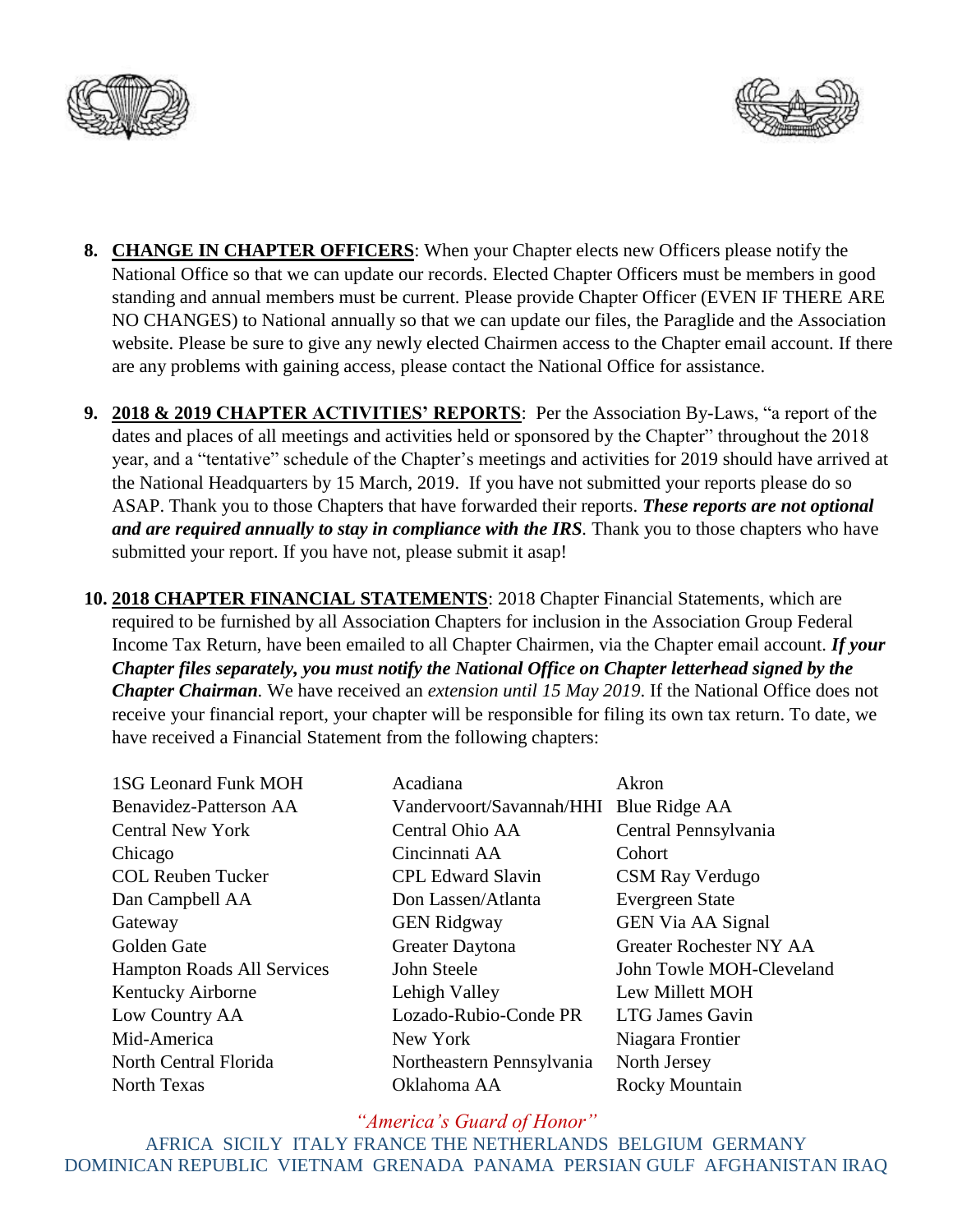



San Diego AA Southern California Southern Wisconsin Southern Florida AA South Texas St. Michael's AA Tampa Bay AA Texas Lone Star Virginia State Walter Hughes/Tri-State Washington DC Cal-Nevada AA Jacksonville AA Badger State **Orlando AA** Palm Beach County Phoenix Joseph P Schwan Idaho AA Vulcan

San Joaquin Valley Southern Arizona

- **11. USE OF ASSOCIATION FORMS FOR MEMBERSHIP**: Please use the membership application forms provided on our website rather than chapter specific forms. Chapter forms do not always relay the correct information and make it more difficult for processing membership. As of January 2019, we will not accept any documents other than those provided by the National office.
- 12. **USE OF ASSOCIATION MEETINGS FOR POLITICAL STANCES:** The 82<sup>nd</sup> Airborne Division Association shall in no way use official communications of any type to relay political opinions. This includes, but is not limited to, correspondence using Association letterhead, email addresses, websites or any other social media. Members will not make any political statements while representing themselves as 82nd Airborne Division Association Members, nor shall any Association or Chapter meetings be used in any way to relay political opinions or party affiliations. Neither the Association nor any of its Chapters will discriminate against or support any organization solely on the grounds of their political standings. We are not in the business of politics and will not support any political organizations.
- **13. ONLINE SUPPORT DOCUMENTS**: The National office has posted documents on our webpage in the Quick Links / Forms & Resources folder on our website to assist the Chapters. These include forms for Chapter continuity and Chapter startup. Please look over these forms and use them as needed.
- **14. ASSOCIATION SUSPENSES/DEADLINES:** Please note the following Association deadlines (all information should be sent to the Executive Director, unless otherwise noted):
	- a. Chapter Activities Report *15 Mar 2019. (PAST DUE)*
	- b. Financial reports *10 Apr 2019*. *(PAST DUE – extension to 25 May 2019)*
	- c. Requests for Delegates at Convention 2019 *26 July 2019*.
	- *d.* 82d All American of the Year *Nominations for All American of the Year have closed as of 1 May 2019.*
	- e. National Director Nominations *Nominations for the 2020 Board of Directors has closed as of 1 June 2019*
	- f. Convention Agenda Requests for item(s) to be placed on the Agenda for the Board's review and action at the Convention must be submitted in writing and are due *1 July 2019*.
	- *g.* Changes to By-Laws Proposed changes and/or amendments to Chapter or Association By-Laws should be submitted in letter form and signed by the Chapter Chairperson. Changes are due *1 Jul 2019.*

*"America's Guard of Honor"*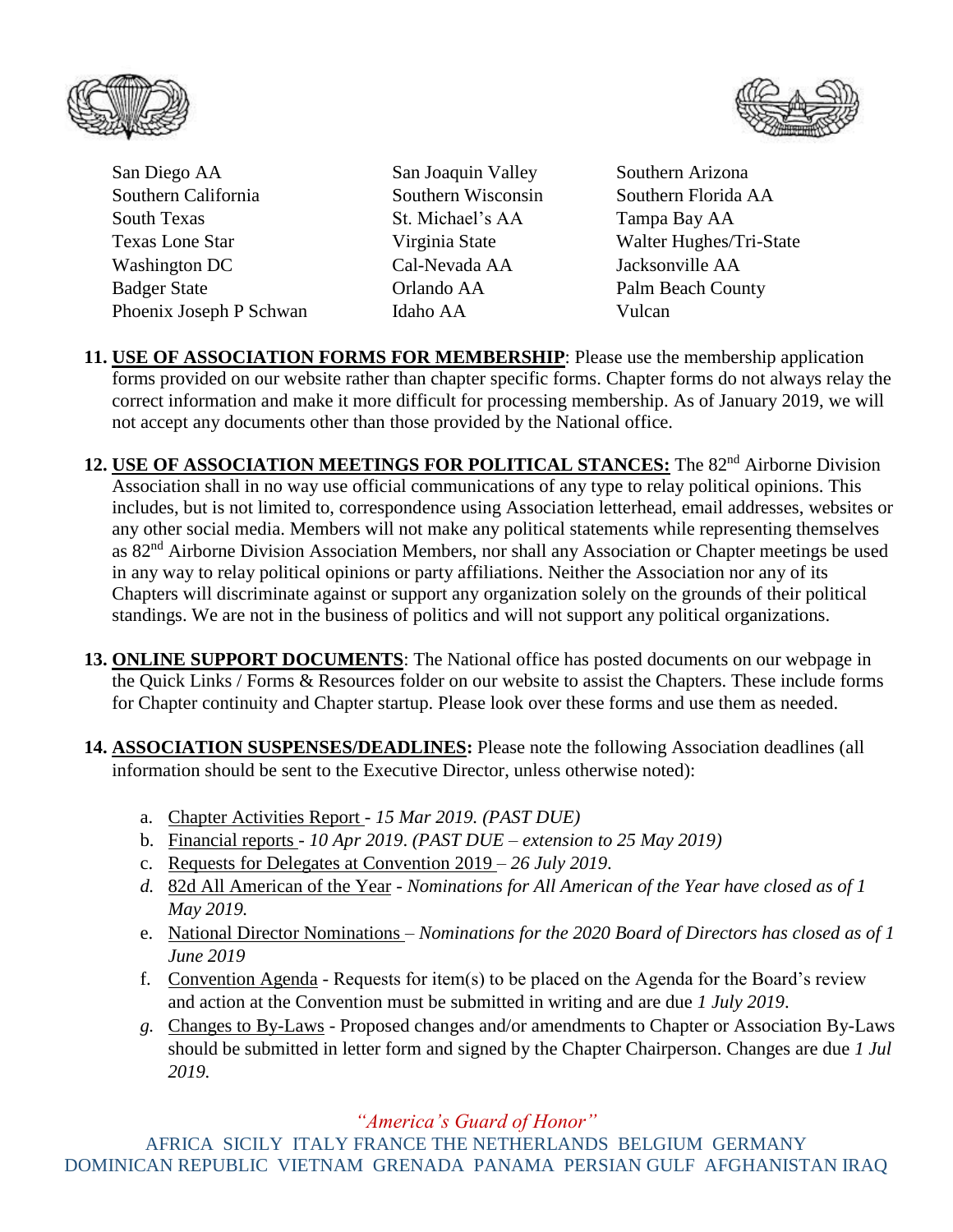



- h. Communication & Public Relations Award Program Entries must comply with the Communications and Public Awards Program SOP and are due *1 July 2019* to Chairman/Past President Ed Herlihy. Nominations can be sent to the National office and will be forwarded to Past President Herlihy.
- i. Requests for Delegates at Convention 2109 *26 Jul 2019*.
- 15. 82d AIRBORNE ASSOCIATION USAA CREDIT CARD: Check out the 82<sup>nd</sup> Airborne Division Association's co-branded cards. These cards display a Paratrooper under the silk on the front. It's a very nice card to have. To get a co-branded Association card, please call 855-755-8263 or go to [www.usaa.com/82nd](http://www.usaa.com/82nd) . If you use a credit card, please choose the card that supports the Association.
- **16. E-NEWS BULLETIN:** *Get Army and Airborne related news directly to your emails!* Members who have shared their email address with the Association receive our E-news bulletin which contains informative articles about the 82<sup>nd</sup> Airborne Division, the Airborne community, the Military, Veterans issues, and even Association related articles and information. If you don't already receive this important and informative bulletin, please send us your email address so that we can add you to the list. Although we have had requests, we are only offering this benefit to our Association members. Sign up today and keep up to date on Airborne issues!
- **17. WITHIN THE DIVISION AND FORT BRAGG:** Please visit the following 82d Airborne Division websites to find out what is happening within the Division and sign up for our E-News bulletin: <http://www.dvidshub.net/image> and [http://www.bragg.army.mil/82nd/pages/default.aspx.](http://www.bragg.army.mil/82ND/Pages/default.aspx) Also, don't forget to check out the Division's Facebook page<https://www.facebook.com/82ndAirborneDivision>
- **18. ASSOCIATION UPCOMING EVENTS:** *Support our Chapters.* Please announce the following upcoming regional events at Chapter meetings, via the Chapter newsletter and website. Registration and information on these events were published in the Paraglide and/or on the Association's website at the following link [www.82ndairborneassociation.org/events.html.](http://www.82ndairborneassociation.org/events.html) If you would like to have the Association President or Executive Director attend your event, please send an invitation to the National office in enough time for us to plan and we will do our best to attend.
	- *a.* 57th Annual All Ohio Days, 11-13 October 2019 in Lockburne, Ohio is hosted by the Central Ohio All Airborne Chapter. The POC is Andrew Ritter at 937-570-5603 or Tom Simmons at 910-987-7467. The host hotel is Hampton Inn & Suites Columbus at Sciota Downs in Lockburne, reservations 614-491-3800.
	- b. Hilton Head Weekend, 19-22 October 2019 in Hilton Head, South Carolina is hosted by the Ben Vandervoort Savannah/HHI All Airborne Chapter. The POC is Bill Eberle at 843-682-4171; email - [airborneben@hargray.com.](mailto:airborneben@hargray.com) The host hotel is the Hilton Head Marriott Resort & Spa. HOTEL RESERVATIONS 888-511-5086, *<http://cwp.marriott.com/hhhgr/82ndairborne/>*
	- *c.* 2019 Veterans Day Activities, 9 11 November 2019 in Arlington, VA is hosted by the COL Reuben H Tucker Chapter, the Washington, DC Chapter and the 82<sup>nd</sup> Airborne Division